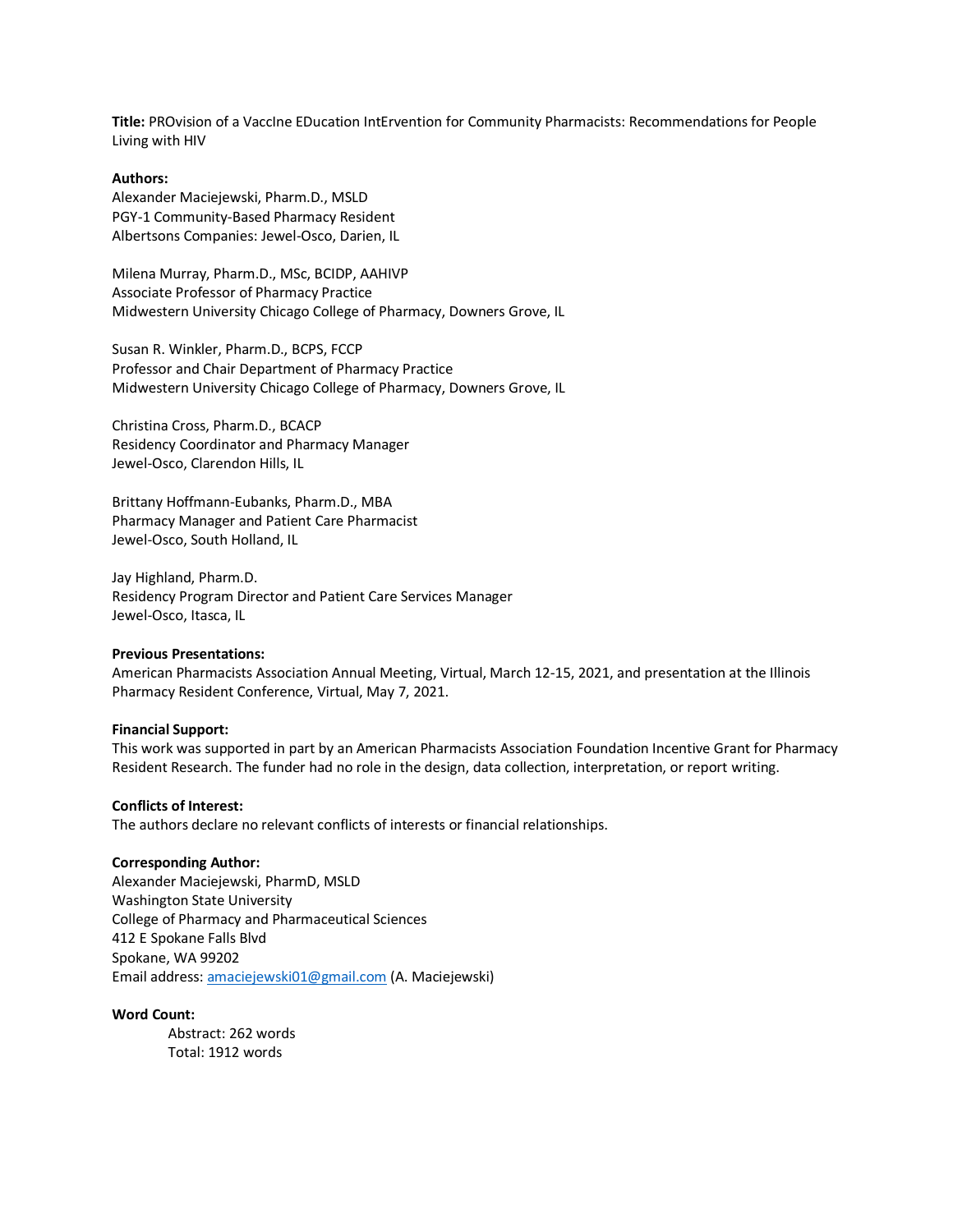#### **ABSTRACT:**

*Objectives:* To assess the confidence level of pharmacists recommending vaccinations in persons living with HIV (PLWH) based on current Advisory Committee on Immunizations Practices (ACIP) guidelines in community settings before and after an educational intervention via a pre- and post- intervention survey.

*Design:* Prospective, pre- and post-intervention survey within the state of Illinois conducted in April-May 2021. The level of confidence in assessing immunization eligibility in PLWH were compared via educational training and potential variables, such as demographics were analyzed.

*Setting and participants:* Pharmacists employed at urban, suburban, metropolitan community pharmacy within the state of Illinois and grocery chain (Jewel-Osco, Albertsons Companies) in the Chicago area.

*Outcome measures:* This study will aim to measure the impact of an educational intervention on providing vaccinations to people living with HIV.

*Results:* A total of 29 respondents participated in pre- and post-intervention survey. the majority, 79% (23/29), were practicing in a chain drug store/grocery store/community independent pharmacy, 66% (n=19) were women, 34% (n=10) were men, 41% (n=12) were staff pharmacists, 93% (n=27) did not obtain board certification, and the mean years of practicing pharmacy was 21. A statistically significant increase in level of confidence in recommending the human papillomavirus virus (HPV) (P=0.003), hepatitis A (P=0.0163), hepatitis B (P=0.0120), measles, mumps, rubella (MMR) (P=0.0140), varicella (P=0.0141), and meningococcal conjugate (P=0.0032) vaccinations. There was no statistically differences seen in the PCV13, PPSV23, influenza, zoster, and tetanus, diphtheria, whooping cough vaccinations.

*Conclusion:* The results of this study identified the level of confidence and potential role pharmacists can embrace in providing care for PLWH beyond medication distribution and counseling.

# **BACKGROUND:**

The pharmacists' role in providing care to PLWH HIV has expanded and evolved over the past several years in efforts to assist healthcare providers and patients to achieve successful outcomes and live a long, healthy, and safe life. Immunizing persons living with HIV (PLWH) is an important aspect of providing the necessary care and improving health outcomes in preventing pneumococcal disease, influenza, and complications of hepatitis viruses. PLWH are at an increased risk for a variety of infectious diseases due to an immunocompromised state. One of the challenges currently facing this patient population is achieving vaccine coverage to protect against serious complications such as pneumococcal disease or influenza.<sup>1</sup>

Awareness of patient specific variables, combined with knowledge of clinical vaccination protocols may be important in identifying patients at risk for under-vaccination and provide for targeted educations programs for both providers and patients. Pharmacists may not be confident with recommending vaccinations in patients who are immunocompromised. In addition, guidelines for PLWH are frequently updated and pharmacists may be unaware of the best resources in which to find the most up-to-date data regarding vaccination recommendations in this patient population. Most importantly, pharmacists should work collaboratively with healthcare providers to ensure these vaccines are received appropriately and in a timely manner.

However, vaccination rates remain low among persons living with HIV in the United States. A large cohort study found that only one-third of patients diagnosed with HIV had received one dose of the hepatitis B virus vaccination, with an even lower percentage receiving the hepatitis A virus vaccine. <sup>2</sup> Another United States-based study in PLWH found that only 42% were vaccinated for influenza.<sup>3</sup> These low vaccination rates are attributed to a variety of factors, including a lack of knowledge regarding current guideline recommendations as well as the lack of infrastructure. HIV specialty care clinics may have logistical barriers to providing patients with the necessary vaccines or be prevented by insurers from billing for vaccines. Recent Infectious Diseases Society of America guidelines suggest the importance of specialists and primary care providers collaborating to ensure persons living with HIV receive timely administration of all recommended vaccinations.<sup>4</sup>

Despite recommended guidelines, there is still an apparent gap in the literature and data that show barriers to providing vaccinations in PLWH. PLWH do not have significantly more or different barriers to immunizations compared with persons without HIV which shows that both groups have the same barriers to receiving immunizations. <sup>5</sup> Current educational programs and materials could be used to help pharmacists promote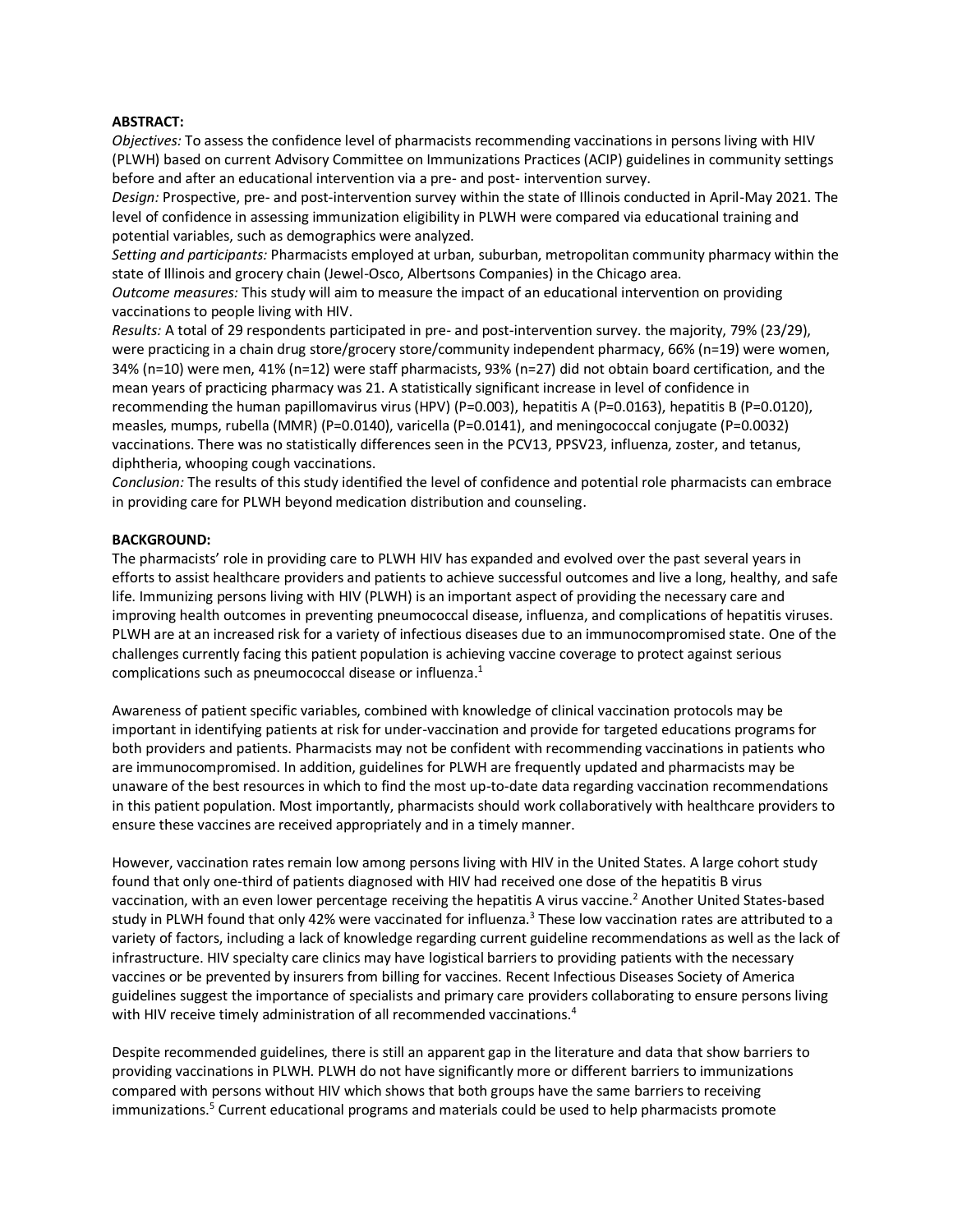immunization acceptance in the PLWH population. A notable concern this study found addressing these misconceptions were the safety, efficacy, and value of vaccinations.<sup>5</sup> This study will aim to provide education surrounding vaccination recommendations for persons living with HIV to a broad range of pharmacists in various community-pharmacy practice settings and assess their level of confidence in providing vaccine recommendations for patients.

# **OBJECTIVE:**

The primary objective of this study was to measure the level of confidence in pharmacists recommending vaccinations in PLWH based on current Advisory Committee on Immunizations Practices (ACIP) guidelines in community settings before and after an educational intervention via a pre- and post- intervention survey.

# **METHODS:**

This study was a pre- and postintervention study distributed as an electronic survey via email to members of the Illinois Pharmacists Association and two Jewel-Osco, Albertsons Companies, districts in the Chicagoland area from April 2021 to May 2021. This study was approved by Midwestern University Institutional Review Board.

Inclusion criteria for the study included pharmacists practicing within a chain, supermarket-based, independent pharmacies; hospital outpatient (health-system); or long-term care setting. Once consent was obtained, pharmacists were provided a pre-survey to fill out to assess the level of confidence and clinical knowledge of providing immunizations to PLWH. Baseline data was assessed through the pre-survey which included: pharmacists' demographic data (age, gender identity, current pharmacy role, board certification), type of community-practice site, and years of experience in practice. Participants were also asked a series of questions (e.g., true/false, multiple-choice, and case-based) regarding their current knowledge in providing vaccine recommendations for PLWH. This data was collected through *REDCap* (Research Electronic Data Capture), a secure web application for building and managing online surveys.

Following the pre-survey, participants were invited to complete an educational training through an interactive learning management system, *MySimpleShow*, where various patient case scenarios were given to emphasize the key points covered in the ACIP guidelines. After completing the active-learning training session, pharmacists completed the same knowledge assessment as the pre-survey to assess changes in level of confidence in recommending vaccines and vaccine knowledge.

Descriptive statistics were used to summarize pharmacist demographics and overall responses. Differences in responses based on demographics were analyzed with the Chi-square test and Student's t-test as appropriate. Survey data from pre/post-survey included Likert scale questions using a validated survey to assess vaccination knowledge/competencies. This data was matched and analyzed with the non-parametric Wilcoxon signed-rank test for paired data. Statistical significance was assessed at the 0.05 level.

## **RESULTS:**

There was a total of 30 respondents who completed both the pre/post surveys and were included for analysis. An additional response was excluded as they were a graduate student intern, to bring the total n = 29. Of those participating, the majority, 79% (23/29), were practicing in a chain drug store/grocery store/community independent pharmacy, 66% (n=19) were women, 34% (n=10) were men, 41% (n=12) were staff pharmacists, 93% (n=27) did not obtain board certification, and the mean years of practicing pharmacy was 21. Participant demographics are listed in Table 1.

A statistically significant increase in level of confidence in recommending the human papillomavirus virus (HPV) (P=0.003), hepatitis A (P=0.0163), hepatitis B (P=0.0120), measles, mumps, rubella (MMR) (P=0.0140), varicella (P=0.0141), and meningococcal conjugate (P=0.0032) vaccinations were identified pre- versus post-intervention. There was no statistically differences seen in the PCV13, PPSV23, influenza, zoster, and tetanus, diphtheria, whooping cough vaccinations (see Table 2). Using a student's t-test model (see Table 3) to see if the age or number of years of experience modifies the relationship between level of confidence and time point (before vs. after), none of the confidence levels were affected by age or years of experience (all  $p > 0.05$ ). For survey question 7,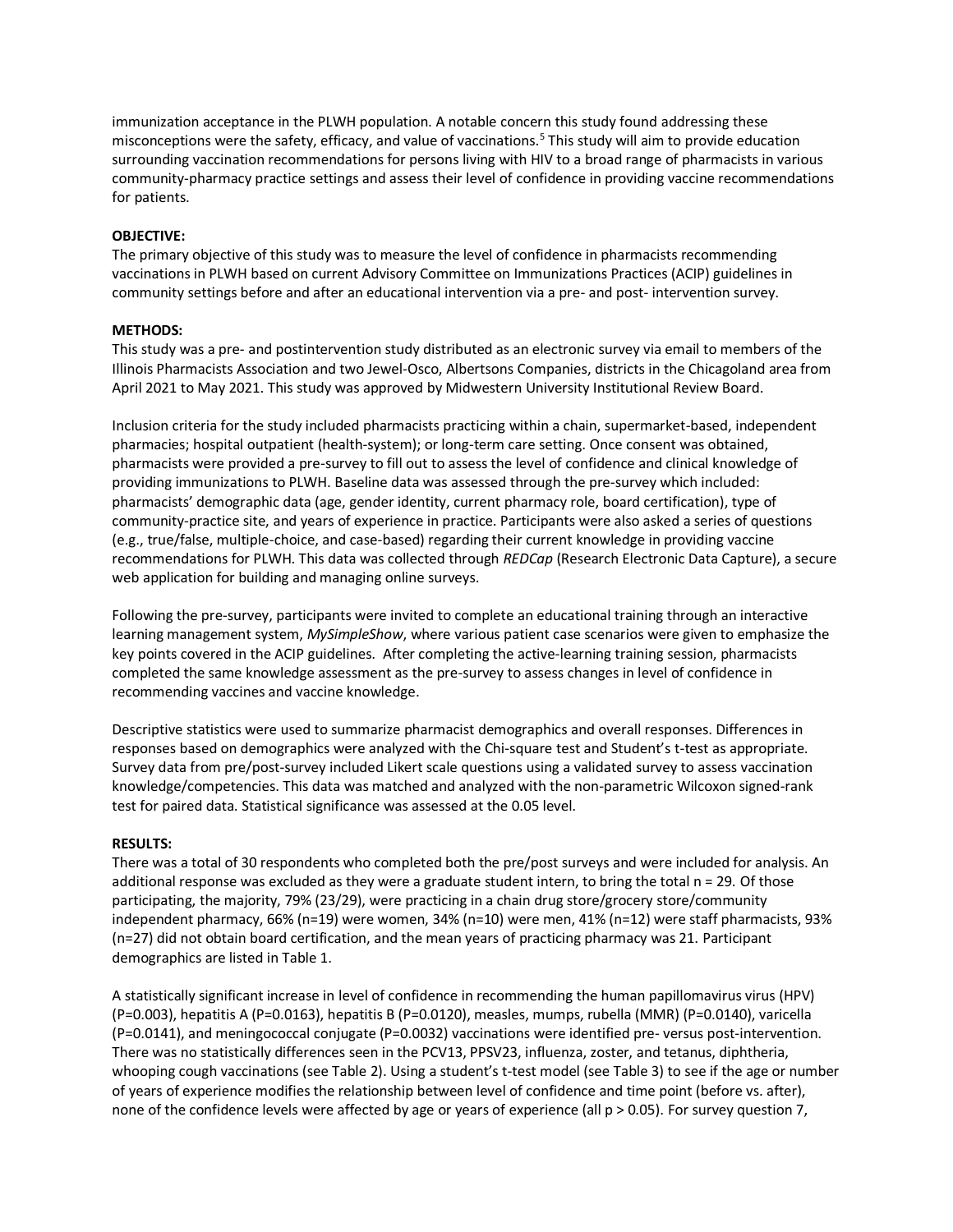those individuals who received the correct answer after the intervention, had a statistically significant difference identified for the variables of age (50.7 [SD=14]) and more years of experience in the practice of pharmacy (25.3 [SD=13]), respectively; P=0.0246 and P=0.0212. Additionally, another statistical significance was noted in answering the correct response to question 8 in respondents that were older (68.0 [SD = 4], 67.5 [SD=3)] and with more years of experience (33.0 [SD = 4], 38.3 [SD=7]] before and after the educational intervention, respectively; P =0.0088, P<0.001 [Age], P= 0.0465, P=0.0017 [Years of Experience]. Lastly, for survey question 9, the average years of experience who got the question correct was 28.0 [SD=13] and older 53.8 [SD=15] answered correctly preintervention compared to those who got the question incorrect, respectively; P=0.0258 and P=0.0230.

# **DISCUSSION:**

This study demonstrated the impact of an increasing the level of confidence in pharmacists providing immunization recommendations to PLWH. Overall, the findings showed an increase in the level of confidence in recommending the HPV, hepatitis A, hepatitis B, MMR, and varicella vaccinations. Across the board for those that are significant, respondents that are older/with more experience tended to get the questions right (true for question 8, the "after" question 7, and the "before" question 9). This suggests that the increased level of confidence is also associated with more practice experience, given with age, when providing immunization recommendations for PLWH.

A significant barrier in the PLWH population was due to the reliable information being given from their health care provider. Providing more up-to-date information to health care practitioners via frequent vaccine education can potentially increase vaccine rates in the PLWH.<sup>6</sup> Patient outcomes have improved through increased medication adherence, reduced pill burden along with dosing frequency, increased CD4 cell counts, higher rates of viral suppression, and decreases in medication errors by involving pharmacists in the direct care of PLWH.<sup>7</sup> Additionally, providing adequate documentation and communication of vaccine administration should be completed to assist in overcoming any hurdles with the PLWH.<sup>8</sup>

One of the limitations the study had was the limited sample size. The study incorporated a limited geographical area, including pharmacists only practicing within the state of Illinois. Additionally, the study also demonstrated a relatively short period of time to complete the intervention. Further studies and analysis should be conducted to show the practice behaviors after the educational intervention to measure patient outcomes. One of the drawbacks of the interactive learning management system, is the lack of pharmacy-based studies on the design of this type of continuing education and the effect on pharmacist training and associated patient outcomes. While it may not be feasible to have all pharmacists complete a specialized training course in providing care to PLWH, it may be beneficial for pharmacists to complete a continuing education requirement regarding updates in immunization practice guidelines.

## **CONCLUSION:**

The PROVIDE study, an education learning intervention, was associated with increased level of confidence for community-based pharmacists to further improve the continuum of care for PLWH. The results of this study will continue to promote the potential role pharmacists can embrace in providing care for PLWH beyond medication distribution and counseling. Pharmacists' activities, such as, helping the team in selecting individualized HIV treatment regimens, providing patient counseling, monitoring for treatment responses, and most importantly preventing HIV related illnesses and death overcome barriers regarding immunization acceptance in PLWH. By implementing educational opportunities for providers, it will assist in identifying patients who are at risk for undervaccination and understanding the vaccine needs for PLWH.

## **ACKOWLEDGEMENTS:**

I would like to thank the American Pharmacists Association (APhA) for receiving the the 2021 APhA Incentive Grant sponsored by the APhA Foundation. I also extend my gratitude to the Midwestern College of Pharmacy: Downer's Grove Campus faculty and staff for their support on this research topic.